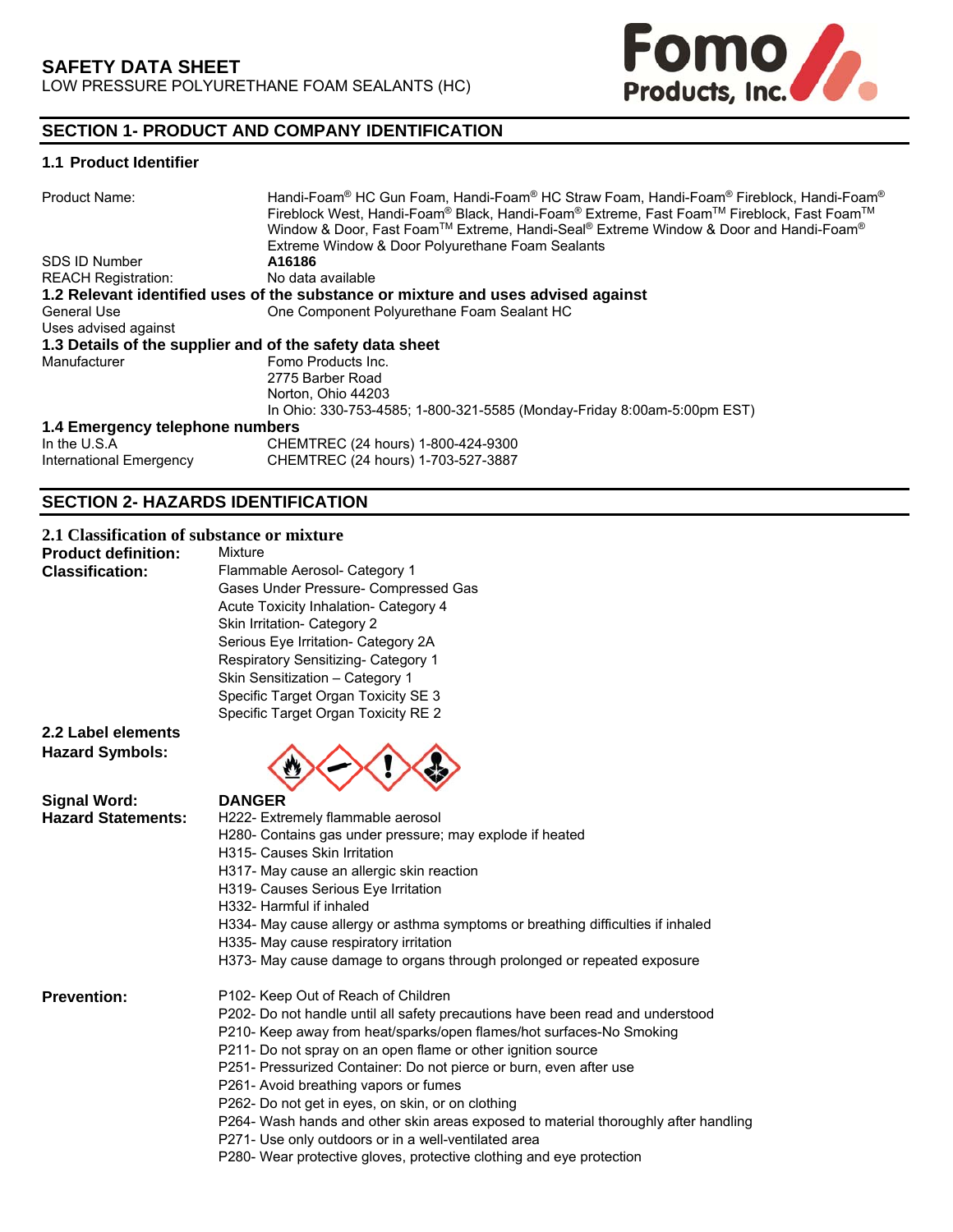LP PU FOAM SEALANT HC ISSUE DATE: March 2005 LAST REV: January 2015 PAGE 2 OF 8

|                  | P285- In case of inadequate ventilation wear respiratory protection                                                                                 |  |  |
|------------------|-----------------------------------------------------------------------------------------------------------------------------------------------------|--|--|
| <b>Response:</b> | P302+P352+P333+P313 IF ON SKIN: Wash with plenty of soap and water. If skin irritation or rash occurs: Get<br>medical attention                     |  |  |
|                  | P304+P341 IF INHALED: If breathing is difficult, remove victim to fresh air and keep at rest in a position<br>comfortable for breathing             |  |  |
|                  | P305+P351+P338- IF IN EYES: Rinse cautiously with water for several minutes. Remove contact lenses, if<br>present and easy to do. Continue rinsing. |  |  |
|                  | P314- Get medical advice if you feel unwell                                                                                                         |  |  |
|                  | P342+P311- If experiencing respiratory symptoms: Call a POISON CENTER or doctor                                                                     |  |  |
|                  | P381- Eliminate all ignition sources if safe to do so                                                                                               |  |  |
| Storage:         | P403+P405- Store in a well-ventilated place. Store locked up.                                                                                       |  |  |
|                  | P410- Protect from sunlight                                                                                                                         |  |  |
|                  | P412- Do not expose to temperatures exceeding 50°C/122°F.                                                                                           |  |  |
| Disposal:        | P501 Dispose of contents/container in accordance with applicable local/regional/national/international<br>regulations.                              |  |  |

## **SECTION 3- COMPOSITION/INFORMATION ON INGREDIENTS**

| $%$ by<br>Weight | Ingredient                                                  | CAS No.        | <b>EC Number</b> | <b>Annex Number</b> | <b>EC Classification</b>                                    |
|------------------|-------------------------------------------------------------|----------------|------------------|---------------------|-------------------------------------------------------------|
| 60-100           | Urethane Pre-Polymer Blend (Non-<br>Hazardous Polyol Blend) | Proprietary    |                  |                     |                                                             |
| $5 - 10$         | 4,4' Diphenylmethane diisocyanate<br>(MDI)                  | $101 - 68 - 8$ | 202-966-0        | 615-005-00-9        | Car. Cat 3, R40; Xn R20,<br>R48/20; Xi R36/37/37,<br>R42/43 |
| $5 - 10$         | Polymethylene polyphenyl isocyanate<br>(PMDI)               | 9016-87-9      | 500-079-6        |                     |                                                             |
| $3 - 7$          | <b>Isobutane</b>                                            | 75-28-5        | 200-857-2        | 601-004-00-0        | $F+. R12$                                                   |
| $3 - 7$          | Dimethyl ether                                              | 115-10-6       | 204-065-8        | 603-019-00-8        | $F+. R12$                                                   |
| $1-5$            | Propane                                                     | 74-98-6        | 200-827-9        | 601-003-00-5        | $F+. R12$                                                   |

There are not additional ingredients present which, within the current knowledge of the supplier and in the concentration applicable, are classified as hazardous to the health or environment and hence require reporting in this section.

## **SECTION 4- FIRST AID MEASURES**

# **4.1 Description of first aid measures**

- Immediately flush eyes with large amounts of water for at least 15 minutes, holding the eyes open with fingers and occasionally lifting the upper and lower lids. Use lukewarm water if possible. If present and easy to do so, remove contact lenses, If irritation persists, get medical attention.
- **Skin:**  In case of contact, immediately flush skin with plenty of soap and water. Foam will stick to skin, gently wipe product from skin with a damp cloth and wash with plenty of soap and water. Remove contaminated clothing and shoes. Wash clothing before reuse. Call a physician if irritation persists.
- **Inhalation:**  If inhaled, remove to fresh air. If not breathing, give artificial respiration. If breathing is difficult, give oxygen. Obtain medical attention.
- **Ingestion:** If swallowed, do NOT induce vomiting unless directed to do so by medical personnel. Never give anything by mouth to an unconscious person. Get medical advice/attention.

#### **4.2 Most important symptoms and effects, both acute and delayed**

- **Eye:** May cause eye irritation.
- **Skin:**  May cause skin irritation. Symptoms may include redness, edema, drying, defatting and cracking of the skin. May cause an allergic reaction.
- **Inhalation**  May be harmful if inhaled. May cause respiratory irritation. May cause allergy or asthma symptoms or breathing difficulties if inhaled.
- **Ingestion:** May be harmful if swallowed. May cause gastrointestinal irritation: stomach distress, nausea, or vomiting.

#### **4.3 Notes to the physician**

Symptoms may not appear immediately. If case of an accident or if you feel unwell, seek medical advice immediately (show label or SDS if possible).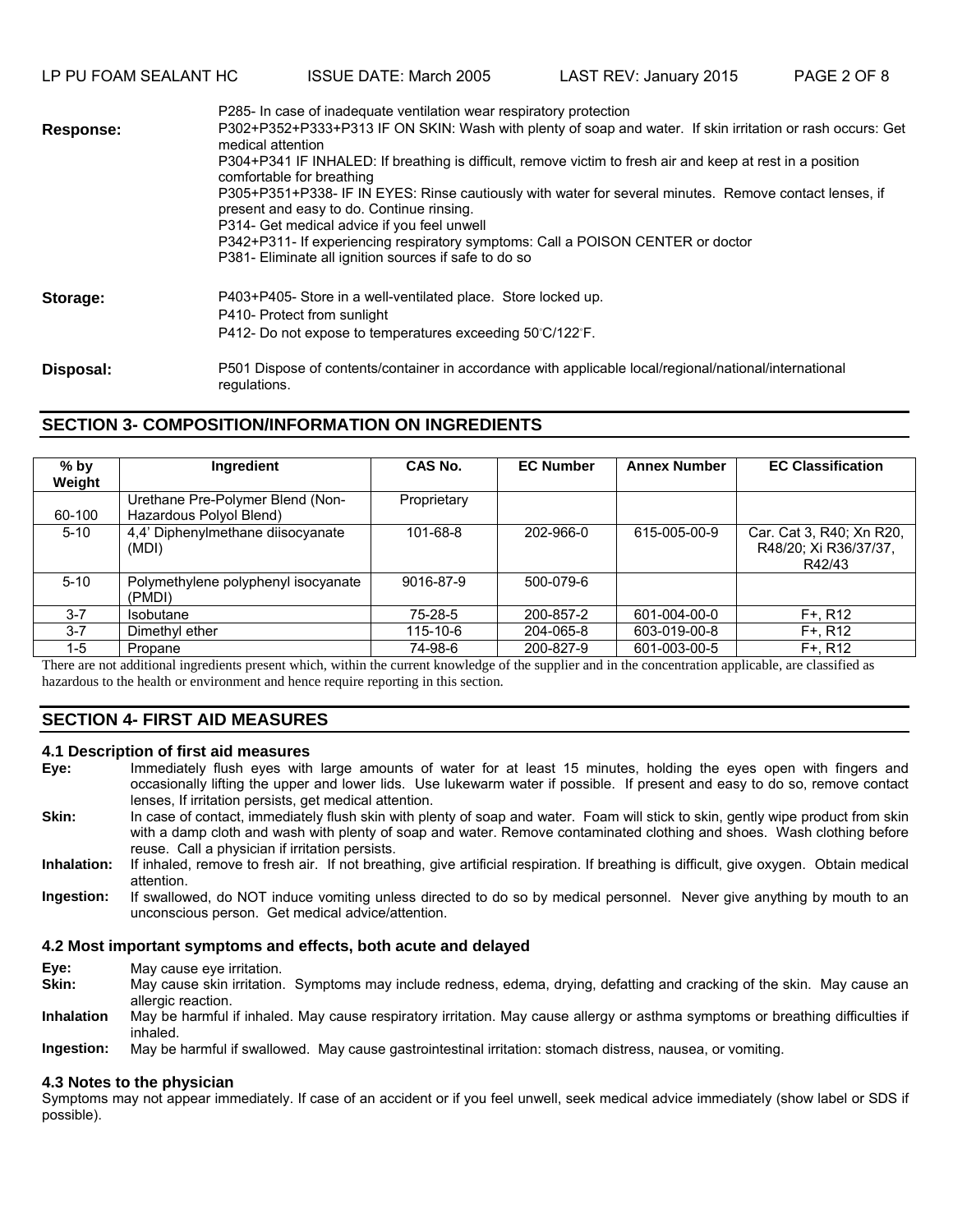## **SECTION 5- FIRE FIGHTING MEASURES**

#### **5.1 Extinguishing media**

**Suitable methods of extinction**: Use dry chemical, carbon dioxide, foam, Halon 1211 and water spray or fog.

**Unsuitable methods of extinction:** Do not use water jets and high pressure water as these may spread the fire

#### **5.2 Special hazards arising from the substance or mixture**

Contains flammable propellant. Eliminate all ignition sources. Closed containers may explode due to buildup of pressure when exposed to extreme heat. Aerosol cans exposed to fire or high temperature can rupture and rocket. Cured foam will burn in the presence of heat, oxygen and an ignition source.

#### **5.3 Advice to firefighters**

**Products of combustion:** May include and are not limited to: oxides of carbon, oxides of nitrogen, hydrogen fluoride, and traces of hydrogen cyanide.

Keep upwind of fire. Wear full fire-fighting turn-out gear (full Bunker gear) and respiratory protection (SCBA). Use water spray to keep fireexposed containers cool. Containers may explode if heated.

## **SECTION 6- ACCIDENTAL RELEASE MEASURES**

#### **6.1 Personal precautions, protective equipment and emergency procedures**

Use personal protective equipment recommended in Section 8. Isolate the hazard area and deny entry to unnecessary and unprotected personnel. Eliminate sources of ignition.

#### **6.2 Environmental precautions**

Do not allow to enter sewers, drains, or waterways

#### **6.3 Methods and materials for containment and cleaning up**

**Method for containment:** Uncured product is very sticky; carefully remove the bulk of the foam by scraping it up and then immediately remove the residue with a rag and solvent such as Handi-Cleaner, mineral spirits, acetone (nail polish remover), paint thinner, etc. Once the product is cured it can only be removed mechanically by scraping, buffing, etc. Use appropriate PPE.

**Methods for cleaning up:** Scoop up material and place in a disposal container. Dispose of as plastic waste in accordance with all applicable guidelines and regulations. Vapors can accumulate in low areas. Provide ventilation

## **6.4 Reference to other sections**

For indications about waste treatment, see Section 13

## **SECTION 7- HANDLING AND STORAGE**

#### **7.1 Precautions for safe handling**

Keep away from sources of ignition- No smoking. Do not spray on an open flame or other ignition source. Pressurized container: do not pierce or burn, even after use. Container may explode if heated. Avoid contact with skin and eyes. Do not breathe dust/fume/gas/mist/vapors/spray. Do not swallow. Use only in a well-ventilated area or outdoors. Avoid welding or other "hot work" in the vicinity of exposed cured foam. When using do not eat, drink or smoke. (See section 8)

General hygiene advice: Launder contaminated clothing before reuse. Wash hands before eating, drinking or smoking.

## **7.2 Conditions for safe storage including any incompatibilities**

Store in a dry place. Ideal use temperature is  $65^\circ$ F to  $80^\circ$ F (18°C to 27°C). Do not expose aerosol cans to open flame or temperatures above 122°F (50°C). Excessive heat can cause premature aging of components resulting in a shorter shelf life. Storage below 55°F (12.7C) may affect foam quality if chemicals are not warmed to room temperature before using. Protect containers from physical abuse. Keep containers upright. **Keep away from children.**

## **SECTION 8- EXPOSURE CONTROLS/ PERSONAL PROTECTION**

#### **8.1 Control Parameters**

| CAS No.  | Ingredient                           | <b>OSHA-PEL TWA</b>                        | <b>ACGIH-TLV</b>                                      | <b>NIOSH</b>                                                                  |
|----------|--------------------------------------|--------------------------------------------|-------------------------------------------------------|-------------------------------------------------------------------------------|
| 101-68-8 | 4,4' Diphenylmethane<br>diisocyanate | 0.02 PPM; 0.2 mg/m <sup>3</sup><br>Ceilina | 0.005 ppm; 0.051 mg/ m <sup>3</sup> (8)<br>hours) TWA | 0.005 ppm; 0.050 mg/m <sup>3</sup> TWA<br>0.02 ppm; $0.2 \text{ mg/m}^3$ CEIL |
| 75-28-5  | Isobutane                            |                                            | 1,000 ppm TWA                                         | 800 ppm; 1,900 mg/m <sup>3</sup> TWA                                          |
| 115-10-6 | Dimethyl ether                       |                                            |                                                       |                                                                               |
| 74-98-6  | Propane                              | 1,000 ppm; 1,800 mg/m <sup>3</sup><br>TWA  | 1,000 ppm1,000 ppm; 1,800<br>mq/m <sup>3</sup> TWA    | 1,000 ppm; 1,800 mg/m <sup>3</sup> TWA                                        |

#### **8.2 Exposure Controls:**

**Engineering measures:** Use ventilation adequate to keep exposures below recommended exposure limits. **Eye/face Protection:** Wear protective safety glasses with side shields or goggles.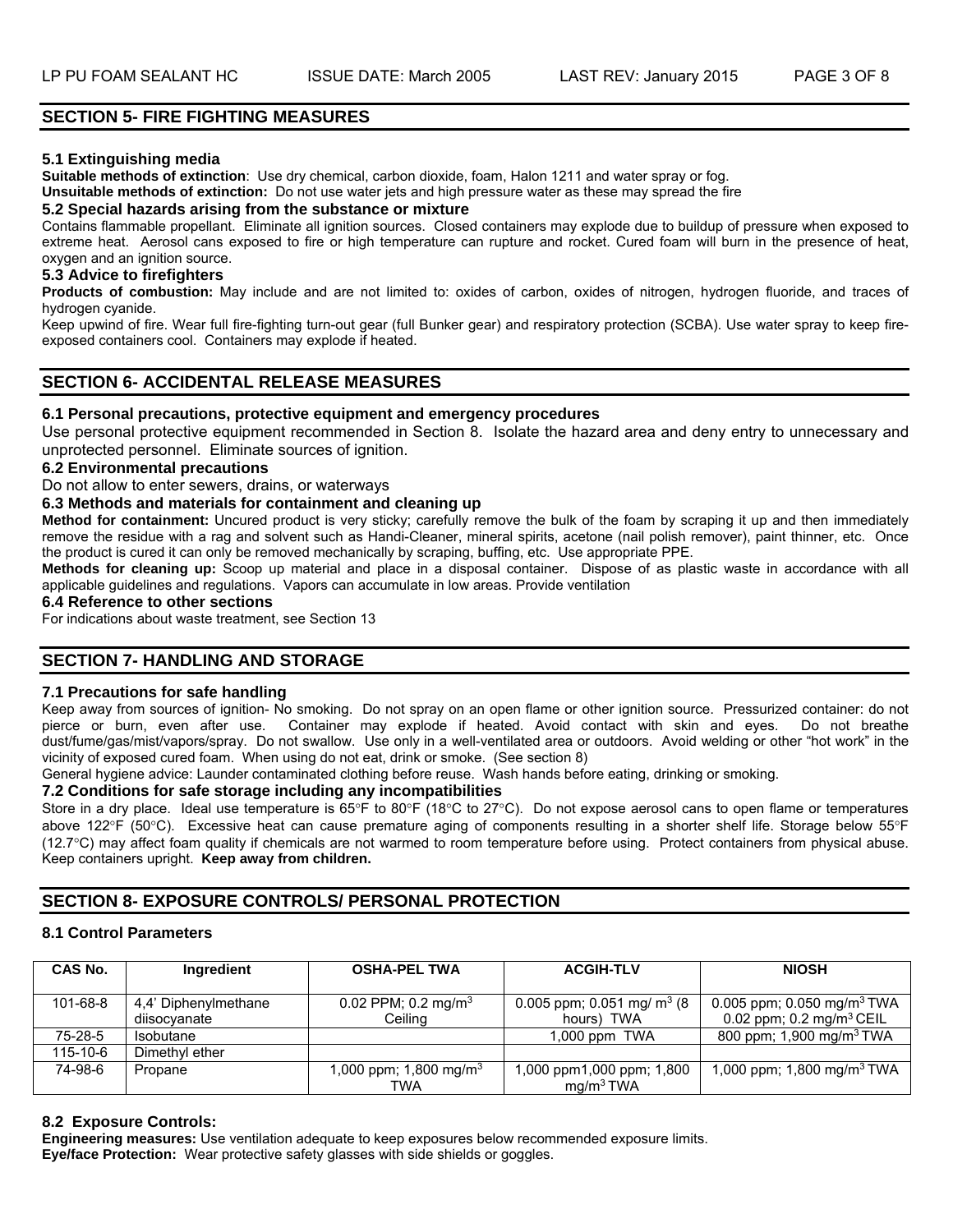**Hand Protection:** Use chemically resistant gloves (i.e. Nitrile gloves). Nitrile/butadiene rubber, butyl rubber, polyethylene, PVC (vinyl), or neoprene gloves are also effective. Glove selection should take into account potential body reactions to certain materials and manufacturer's instructions for use. Break through time of selected gloves must be greater than the intended use period.

**Other Protective Equipment:** Use clothing that protects against dermal exposure. Appropriate protective clothing varies depending on the potential for exposure. To ensure proper skin protection, wear PPE in such a manner that no skin is exposed.

**Respiratory Protection:** If atmospheric levels are expected to exceed the exposure levels, use a NIOSH approved air purifying respirator equipped with an organic vapor cartridge and particulate filter. If atmospheric levels exceed 10 times the TLV or PEL level for which an airpurifying respirator is effective, use a powered air purifying respirator (PAPR). The type of respiratory protection selected must comply with the requirements set forth in OSHA's Respiratory Protection Standard (29 CFR 1910.134).

**Hygiene Measures:** An eye wash station or portable eye wash station should be in the area. Wash hands thoroughly after use, before eating, drinking or using the lavatory. Employees/Users should be educated and trained in the safe use and handling of this product.

## **SECTION 9- Physical and chemical properties**

| 9.1 Information on basic physical and chemical properties    |                                                                                                                                                                                                                                                                                                                        |  |
|--------------------------------------------------------------|------------------------------------------------------------------------------------------------------------------------------------------------------------------------------------------------------------------------------------------------------------------------------------------------------------------------|--|
| <b>General Physical Form</b>                                 | Viscous liquid which forms off-white to yellowish foam upon release.                                                                                                                                                                                                                                                   |  |
| Color                                                        | Crème. Some products contain a dye or colorant i.e. Fireblock is orange.                                                                                                                                                                                                                                               |  |
| Odor                                                         | Slight hydrocarbon odor during curing stage                                                                                                                                                                                                                                                                            |  |
| Odor Threshold:                                              | No data available                                                                                                                                                                                                                                                                                                      |  |
| Physical State:                                              | Gas/Pressurized Liquid/Semi-Solid                                                                                                                                                                                                                                                                                      |  |
| pH:                                                          | No data available                                                                                                                                                                                                                                                                                                      |  |
| Melting Point/Freezing Point                                 | No data available                                                                                                                                                                                                                                                                                                      |  |
| Initial Boiling Point and Boiling Range                      | No data available                                                                                                                                                                                                                                                                                                      |  |
| Flash Point:                                                 | -156°F (-68.9°C), estimated based on liquefied petroleum gas (Hydrocarbon HC)                                                                                                                                                                                                                                          |  |
| <b>Evaporation Rate:</b>                                     | No data available                                                                                                                                                                                                                                                                                                      |  |
| Flammability:                                                | Flammable                                                                                                                                                                                                                                                                                                              |  |
| Lower Flammability/Explosive Limit:                          | No data available                                                                                                                                                                                                                                                                                                      |  |
| Upper Flammability/Explosive Limit:                          | No data available                                                                                                                                                                                                                                                                                                      |  |
| Vapor Pressure                                               | Aerosol product > 50 psig/ 345 kPa                                                                                                                                                                                                                                                                                     |  |
|                                                              | Final product (sprayed): Very low (not determined)                                                                                                                                                                                                                                                                     |  |
| Vapor Density:                                               | Not available                                                                                                                                                                                                                                                                                                          |  |
| Relative Density/Specific Gravity:                           | $\sim$ 1.1 (Water = 1)                                                                                                                                                                                                                                                                                                 |  |
| Solubility:                                                  | Insoluble; reacts slowly with water during cure, liberating traces of CO <sub>2</sub>                                                                                                                                                                                                                                  |  |
| Partition coefficient: n-octanol/water:                      | No data available                                                                                                                                                                                                                                                                                                      |  |
| Auto-ignition Temperature:                                   | No data available                                                                                                                                                                                                                                                                                                      |  |
| Decomposition Temperature;                                   | No data available                                                                                                                                                                                                                                                                                                      |  |
| Viscosity:                                                   | No data available                                                                                                                                                                                                                                                                                                      |  |
| <b>Explosive Properties:</b>                                 | May be sensitive to mechanical impact or static discharge. Vapor released during and<br>immediately after dispensing may accumulate and ignite explosively if proper ventilation is not<br>employed. Extinguish or remove all sources of ignition during dispensing, until product becomes<br>tack free or skins over. |  |
| <b>Oxidizing Properties:</b>                                 | No data available                                                                                                                                                                                                                                                                                                      |  |
| VOC Content (calculated minus exempt<br>compounds and water) | 165 g/l (Handi-Foam Fireblock West and Handi-Seal Extreme Window & Door 160 g/l)                                                                                                                                                                                                                                       |  |

## **SECTION 10- STABILITY AND REACTIVITY**

## **10.1 Reactivity**

No dangerous reaction known under conditions of normal use.

## **10.2 Chemical Stability**

Stable under normal storage conditions. Contents under pressure. Container may explode if heated. Do not pierce or burn, even after use. Avoid temperatures below  $40^{\circ}F (4^{\circ}C)$ . For longest shelf life, avoid storage above 100°F (38°C).

#### **10.3 Possibility of Hazardous Reactions**

Elevated temperatures can cause product to decompose, releasing carbon dioxide. Flammable propellant. Contents are under pressure and exposure to high temperature can cause containers to rupture or explode.

#### **10.4 Conditions To Avoid**

Heat. Incompatible materials. Sources of ignition. Avoid temperatures below 40°F (4°C) or temperatures above 100°F (38°C).

## **10.5 Incompatible Materials**

Alcohols, strong bases, amines, metal compounds, ammonia, and strong oxidizers.

#### **10.6 Hazardous Decomposition Products**

May include, and are not limited to: oxides of carbon, oxides of nitrogen, hydrogen fluoride and traces of hydrogen cyanide.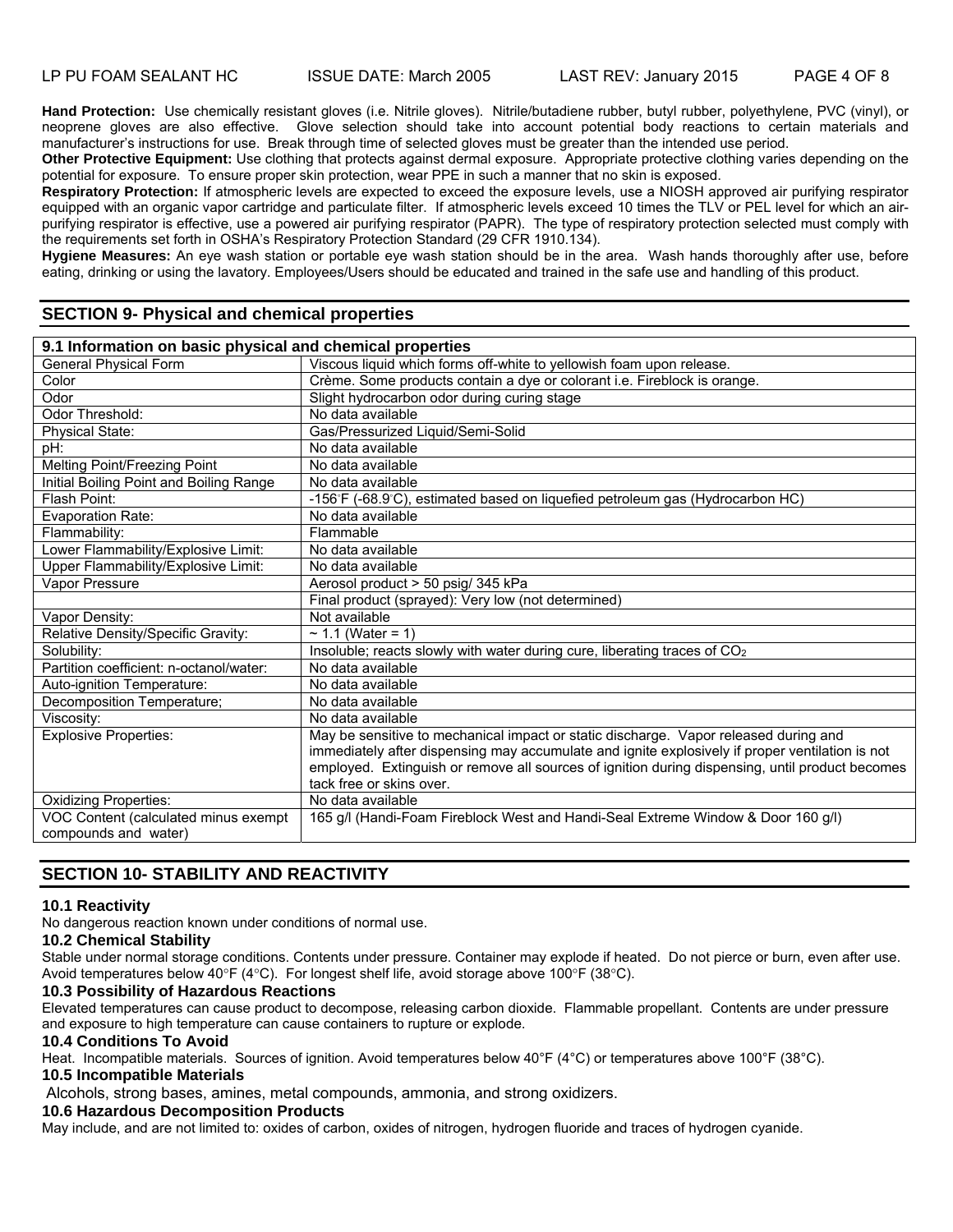## **SECTION 11- TOXICOLOGICAL INFORMATION**

**11.1 Information on Toxicological effects: Acute Oral Toxicity**  Expected to have low acute oral toxicity **Acute inhalation toxicity**  Expected to have low acute inhalation toxicity **Acute dermal toxicity**  Expected to have low acute dermal toxicity **Skin irritation**  Causes skin irritation **Eye irritation**  Causes serious eye irritation **Sensitization**  May cause skin and respiratory sensitization **Genotoxicity**  Genetic toxicity data for MDI is inconclusive. Some in-vitro studies yielded positive results, while other test data was negative **Mutagenicity**  Test data using laboratory animals was predominately negative **Specific organ toxicity- single exposure**  May cause respiratory irritation **Specific organ toxicity- repeated exposure**  May cause damage to the lungs, central nervous system and skin **Aspiration hazard**  No data available

## **11.2 Delayed, Immediate, and Chronic Effects of Short and Long Term Exposure**

MDI and PMDI: IARC Group 3 carcinogen- Not classifiable as to its carcinogenicity to humans. Not listed as a carcinogen by ACGIH, OSHA or NTP. MDI/PMDI did not cause birth defects in laboratory animals; fetal effects occurred only at high doses which were toxic to the mother. Lung tumors have been observed in laboratory animals exposed to respirable aerosol droplets of MDI/PMDI (6mg/m<sup>3</sup>) for their lifetime. Tumors occurred concurrently with respiratory irritation and lung injury. Current exposure guidelines are expected to protect against these effects.

## **SECTION 12- ECOLOGICAL INFORMATION**

#### **12.1 Ecotoxicity**

The aquatic toxicity of this product has not been experimentally determined. However, it is expected to have low acute aquatic toxicity based on the acute aquatic toxicity of the individual components and their concentration in this mixture.

**12.2 Persistence and degradability**  Product is not readily biodegradable. In aquatic and terrestrial environments, this material reacts with water **12.3 Bioaccumulative potential**  Bioaccumulation potential is low **12.4 Mobility in soil**  Expected to have low mobility based on product's reactivity with water **12.5 Other Adverse Effects**  No data available

## **SECTION 13- DISPOSAL CONSIDERATIONS**

# **13.1 Waste Treatment Methods**

## **Methods of disposal**

Before disposing of containers, relieve container of any remaining foam and pressure. Allow dispensed product to fully cure before disposing. Never discard in a liquid state. This material must be disposed of in accordance with all local, regional, national, international regulations.

#### **Other disposal recommendations:**

Do not puncture or incinerate containers. Use appropriate Personal Protective Equipment.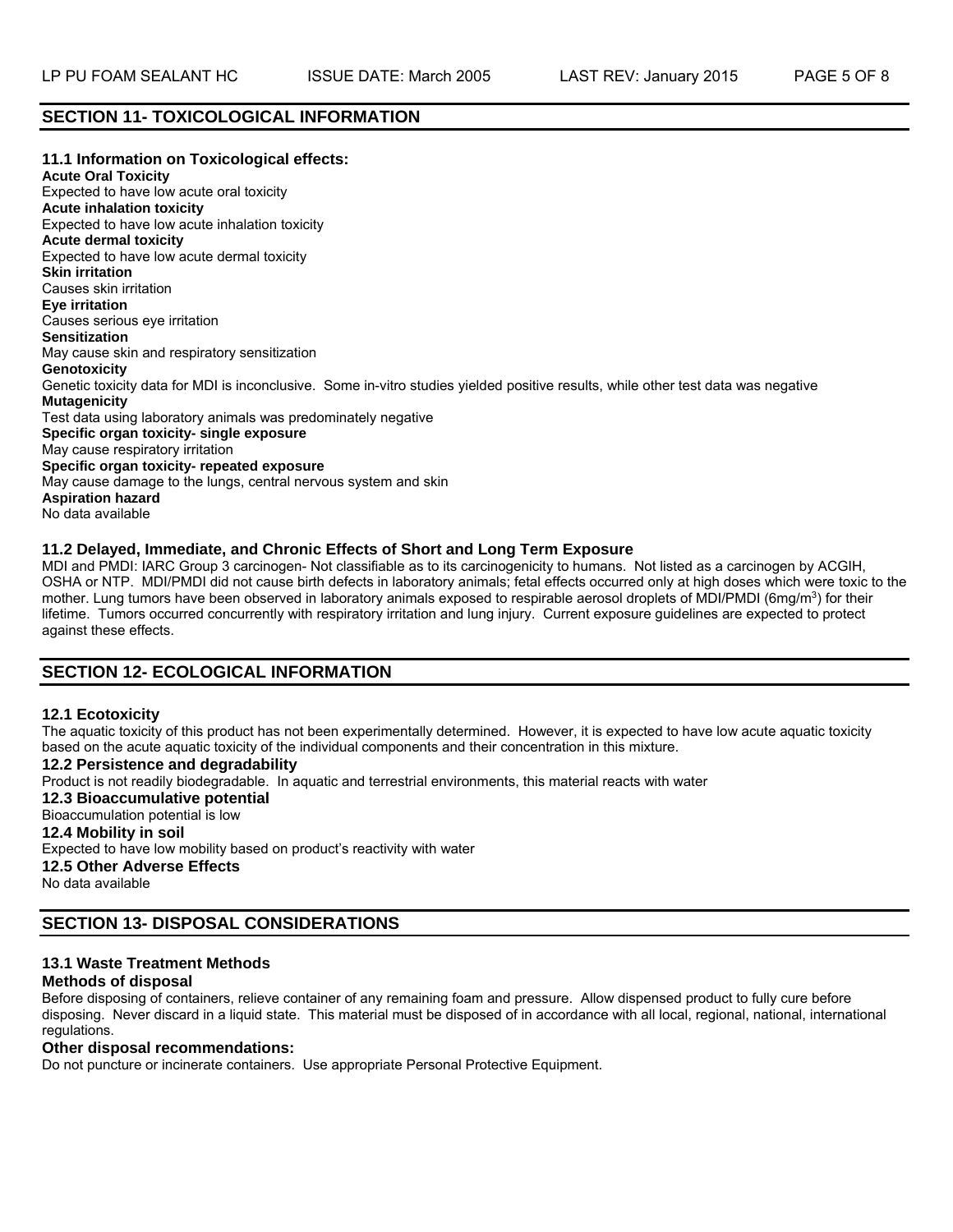## **SECTION 14- TRANSPORTATION**

#### Shipping Information

#### **Containers 1000 cu. cm. (1 liter) or less:**

|        |                                                                                                                                    | Due to changes in December 2020: See shipping<br>papers for exact 49 CFR descriptions.                                      |
|--------|------------------------------------------------------------------------------------------------------------------------------------|-----------------------------------------------------------------------------------------------------------------------------|
| Ground | Consumer Commodity ORM-D                                                                                                           | Limited Quantity                                                                                                            |
| Air    | UN1950 Aerosols, Flammable 2.1<br>(Flammable Gas Label)<br><b>LIMITED QUANTITY</b><br>Packing Instructions (Cargo & Passenger) 203 | UN1950 Aerosols, Flammable 2.1<br>(Flammable Gas Label)<br>LIMITED QUANTITY<br>Packing Instructions (Cargo & Passenger) 203 |
| Water  | UN1950 Aerosols, Flammable 2.1<br>(Flammable Gas Label)<br><b>LIMITED QUANTITY</b>                                                 | UN1950 Aerosols, Flammable 2.1<br>(Flammable Gas Label)<br>LIMITED QUANTITY                                                 |

## **SECTION 15- REGULATORY**

#### **15.1 Safety, health, and environmental regulations/ legislations specific for the substance or mixture U.S. Federal Regulations**

OSHA Hazard Communication Standard: This material is classified as a hazardous in accordance with OSHA 29 CFR 1910-1200 **TSCA Status:** All components of this product are listed on the Toxic Substance Control Act (TSCA) Inventory. This product is not subject to TSCA 12(b) Export Notification.

**Superfund Amendments and Reauthorization Act (SARA)**

**SARA Section 311/312 Hazard Categories**: Acute Health Hazard, Chronic Health Hazard, Fire Hazard, Reactive Hazard, Sudden Release of Pressure Hazard

**SARA 313 Information**: MDI and PMDI are subject to reporting levels established by Section 313 of the Emergency Planning and Community Right-to-Know Act of 1986.

**SARA 302/304 Extremely Hazardous Substance**: No components of the product exceed the threshold (de minimis) reporting levels established by these sections of the Title III of SARA.

**SARA 302/304** Emergency Planning & Notification: No components of the product exceed the threshold (de minimis) report levels established by these sections of the Title III of SARA.

**Comprehensive Response Compensation and Liability Act (CERCLA**): This product contains the following CERCLA reportable substances: 4,4'- Diphenylmethane diisocyanate (CAS #101-68-8), RQ- 2,268 kg (5,000 lbs).

**Clean Air Act (CAA) -** 4,4'- Diphenylmethane diisocyanate (CAS #101-68-8) is listed as a Hazardous Air Pollutant (HAP) designated in CAA Section 112 (b). This product does not contain any Class 1 or Class 2 Ozone depletors.

**Clean Water Act (CWA) -** 4,4'- Diphenylmethane diisocyanate (CAS #101-68-8) is listed as a Hazardous Substance under the CWA. None of the chemicals in these products are listed as Priority Pollutants under the CWA. None of the chemicals listed in these products are listed as Toxic Pollutants under the CWA.

#### **U.S. State Regulations:**

**California Prop 65, Safe Drinking Water and Toxic Enforcement Act of 1986:** This product contains trace amount of substances known to the State of California to cause cancer or other reproductive harm.

#### **Other U.S. State Inventories:**

4, 4'- Diphenylmethane diisocyanate (CAS #101-68-8) is listed on the following State Hazardous Substance Inventories, Right-to-Know lists and/or Air Quality/air Pollutants lists: CA, DE, ID, IL, ME, MA, MN, NJ, PA, WA, WI

Polymeric MDI (CAS #9016-87-9) is listed on the following State Hazardous Substance Inventories, Right-to-Know lists and/or Air Quality/Air Pollutants lists: DE, NJ, MN

Isobutane (CAS #75-28-5) is listed on the following State Hazardous Substance Inventories, Right-to-Know lists and/or Air Quality/Air Pollutants lists: DE, ME, MA, MN, NJ, PA

Dimethyl ether (CAS #115-10-6) is listed on the following State Hazardous Substance Inventories, Right-to-Know lists and/or Air Quality/Air Pollutants lists: DE, ME, MA, MN, NJ, PA

Propane (CAS #74-98-6) is listed on the following State Hazardous Substance Inventories, Right-to-Know lists and/or Air Quality/Air Pollutants lists: DE, MA, MN, NJ, PA, WA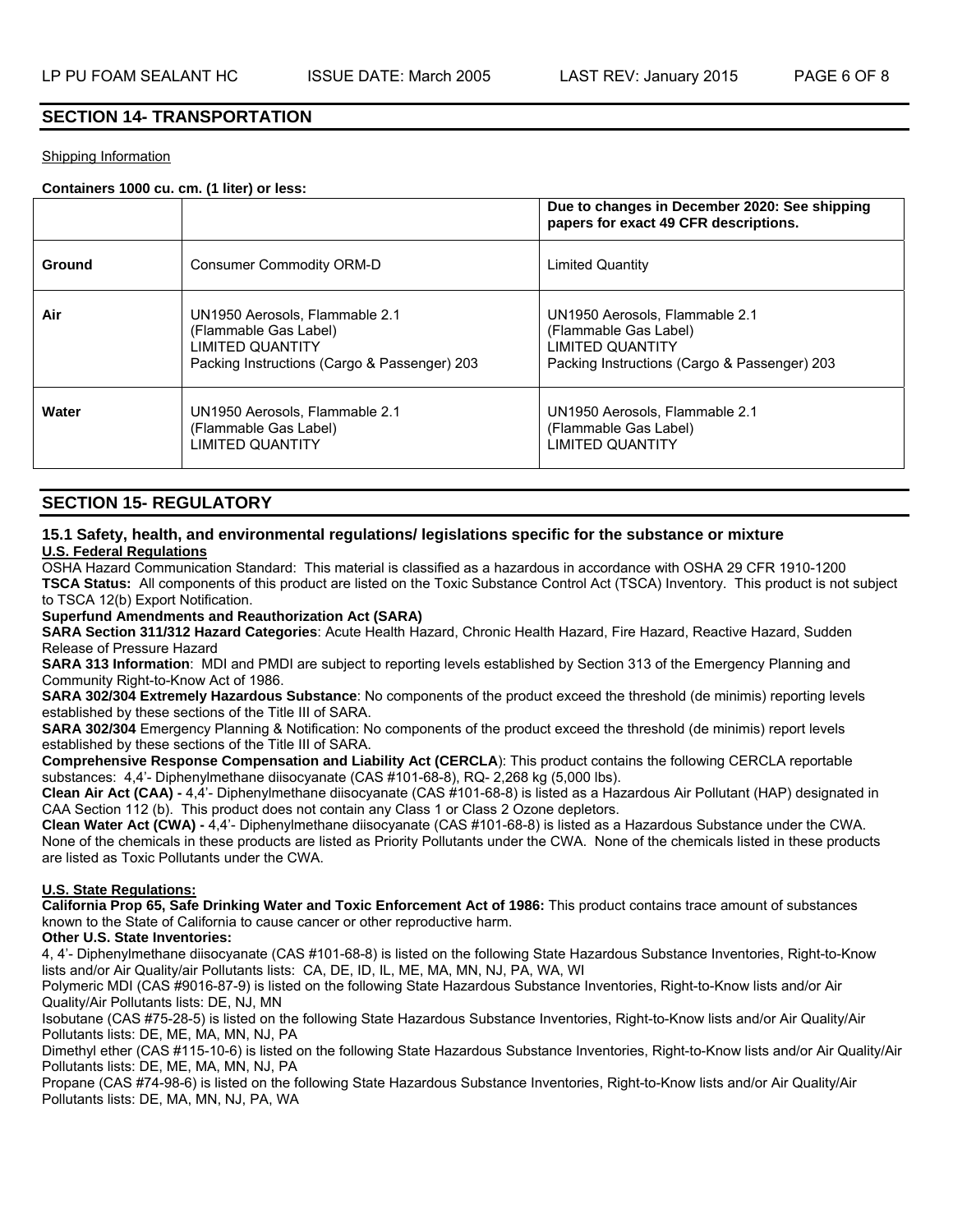#### **Canada WHMIS Hazard Symbol and Classification:**

A- Compressed Gas



B1- Flammable Gas

D2A- Very toxic material causing other toxic effects (Respiratory Sensitizer) D2B- Toxic Material causing other toxic effects (Skin Sensitizer) (Skin/Eye Irritant)

#### **Canada Consumer Chemicals & Containers Regulation Hazard Symbols:**



Flammable



Pressurized Container

**Canada Controlled Product Regulations (CPR):** This product has been classified in accordance with the hazard criteria of the Controlled Products Regulation, and the SDS contains all the information required by the Controlled Products Regulations. **Canadian Ingredient Disclosure List (IDL):** 4,4'- Diphenylmethane diisocyanate (CAS #101-68-8) is listed on the IDL.

## **Canadian National Pollutant Release Inventory (NPRI):** MDI and PMDI are listed on the NPRI

## **European Economic Community**

**Labeling (67/548/EEC or 1999/45/EC)** 



F- Flammable



Xn- Harmful

| <b>Risk Phrases:</b> | R20- Harmful by inhalation                                                                                        |
|----------------------|-------------------------------------------------------------------------------------------------------------------|
|                      | R36/37/38- Irritating to eyes, respiratory system and skin                                                        |
|                      | R40- Limited evidence of carcinogenic effect                                                                      |
|                      | R42/43- May cause sensitization by inhalation and skin contact                                                    |
|                      | R48/20- Harmful: danger or serious damage to health by prolonged exposure through inhalation.                     |
| Safety               | S <sub>1</sub> /2- Keep locked up and out of reach of children                                                    |
| Phrases:             | S23- Do not breathe fumes, vapor, or mist                                                                         |
|                      | S36/37- Wear suitable protective clothing and gloves                                                              |
|                      | S45- In case of accident or if you feel unwell, seek medical advice immediately (show the label or this SDS where |
|                      | possible.                                                                                                         |
|                      | WGK, Germany (Water danger/protection): 1                                                                         |
|                      | <b>Global Chemical Inventory Lists:</b>                                                                           |
|                      | United States: Toxic Substance Control Act (TSCA)- Yes                                                            |
|                      | Canada: Domestic Substances List (DSL)- Yes                                                                       |
|                      | Canada: Non-Domestic Substances List (NDSL)- No                                                                   |
|                      | Europe: Inventory of New and Existing Chemicals- (EINECS)- Yes                                                    |
|                      | Australia: Australian Inventory of Chemical Substances (AICS)- Yes                                                |
|                      | Now Zoaland: Now Zoaland Inventory of Chemicals (NZLoC), Vos                                                      |

New Zealand: New Zealand Inventory of Chemicals (NZLoC)- Yes China: Inventory of Existing Chemical Substances in China (IECSC)- Yes

Japan: Inventory of Existing and New Chemical Substances (ENCS)- Yes

Korea: Existing Chemicals List (ECL)- Yes

**15.2 Chemical safety assessment:** For this product a chemical safety assessment was not carried out